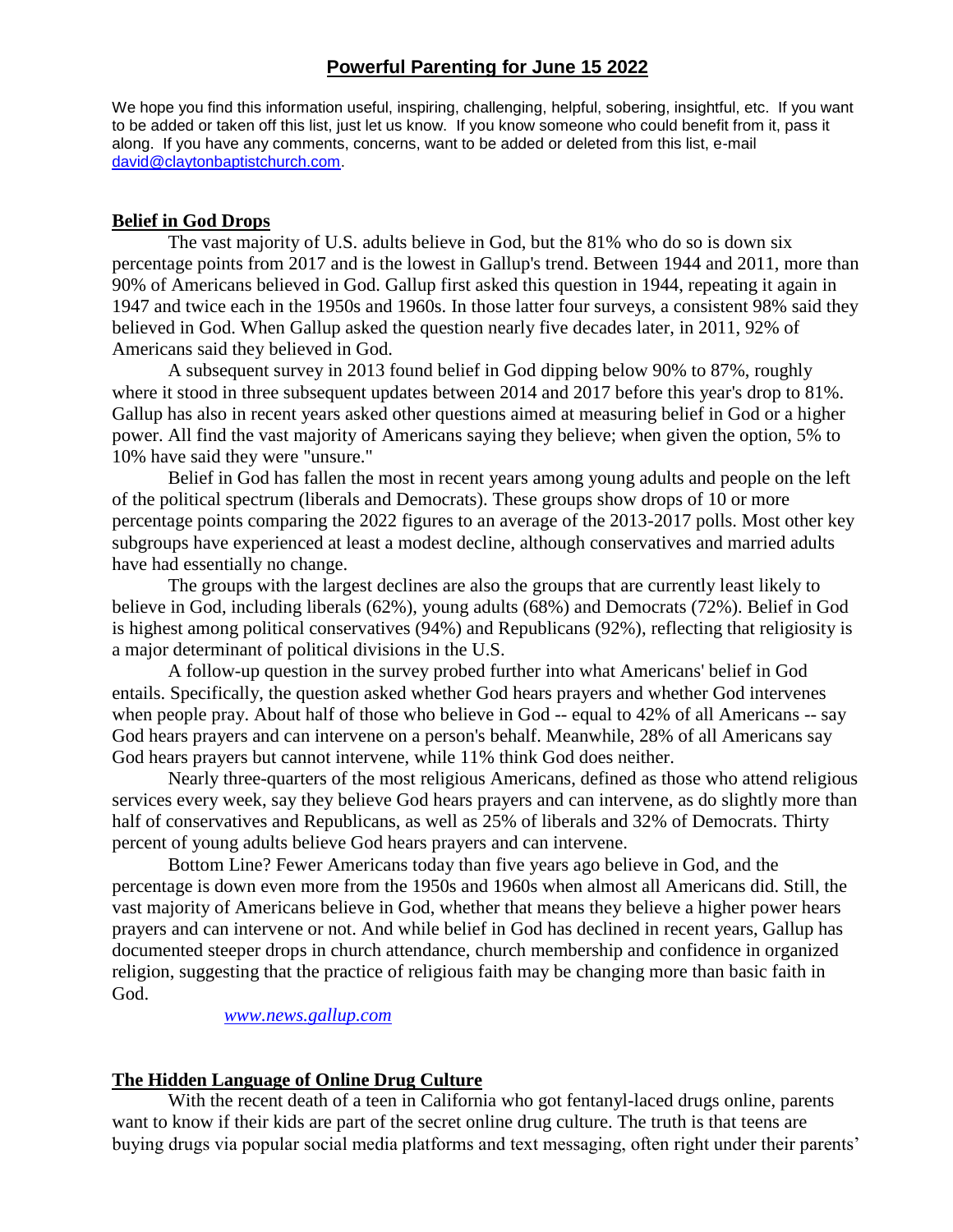noses. The drugs are even being delivered right to teens door. Experts are decoding the secret terms and emojis used in deals that can be deadly.

According to the National Institute on Drug Abuse, fentanyl is "a powerful synthetic opioid that is similar to morphine but is 50 to 100 times more potent." According to a May research letter published in JAMA, the overdose death rate for adolescents almost doubled in 2020, then rose by an additional 20 percent in 2021. As reported by NBC News, many of those deaths stemmed from fentanyl.

Last year, the U.S. Drug Enforcement Administration released a parental guide to deciphering the "Emoji Drug Code," a graphic bearing popular symbols repurposed for drug deals. For example, a pill emoji symbolizes drugs like Percocet, Adderall, or Oxycodone, heroin is depicted with a snake or a brown heart and cocaine is a snowflake. The emblem for marijuana is palm or pine tree. And dealers indicate large batches of drugs with a cookie symbol while highpotency substances are represented with bomb or rocket emojis.

"Fake prescription pills, commonly laced with deadly fentanyl and methamphetamine, are often sold on social media and e-commerce platforms," the federal agency warns. "The word 'plug' means 'hook me up'" with drugs," Feinberg told TODAY Parents. And misspelled words like "pilz" (pills), "xanaz" (Xanax), "cush" (marijuana) facilitate open discussion without triggering social media safeguards, he said.

Five years ago, Feinberg created a fake Instagram account to follow and exchange direct messages with suspected drug dealers. He showed TODAY advertisements for popular exercise equipment, a major streaming service, children's entertainment and fast food. Andrew Sussman, CEO of the Institute for Advertising Ethics, said advertisers risk ads running alongside drug-related content. "There's no perfect filter," he told Snow.

In response to TODAY's request for comment, a spokesperson from Snapchat told TODAY: *"We explicitly prohibit any activity related to illicit drug sales on Snapchat, and we are determined to bring all our resources to bear to make our platform a hostile environment for drug dealers. We use cutting edge technologies to proactively detect this type of content so we can shut down dealers' accounts and block them from trying to create new ones. We also work with drug enforcement agencies, and with third-party intelligence experts that scan other platforms for illicit drug content that references Snapchat, so we can take swift action to find and ban those dealers' accounts."* Additionally, an Instagram spokesperson said in a statement:

*"We prohibit the sale of illicit drugs on Instagram and have developed technology to find and remove this content proactively. In 2022, we actioned on 1.8 million pieces of drug content, of which 96% was proactively detected before anyone reported it to us. We have disabled the accounts in question and will continue making improvements to keep people safe on Instagram."*

## **SEE DIAGRAM NEXT PAGE!**